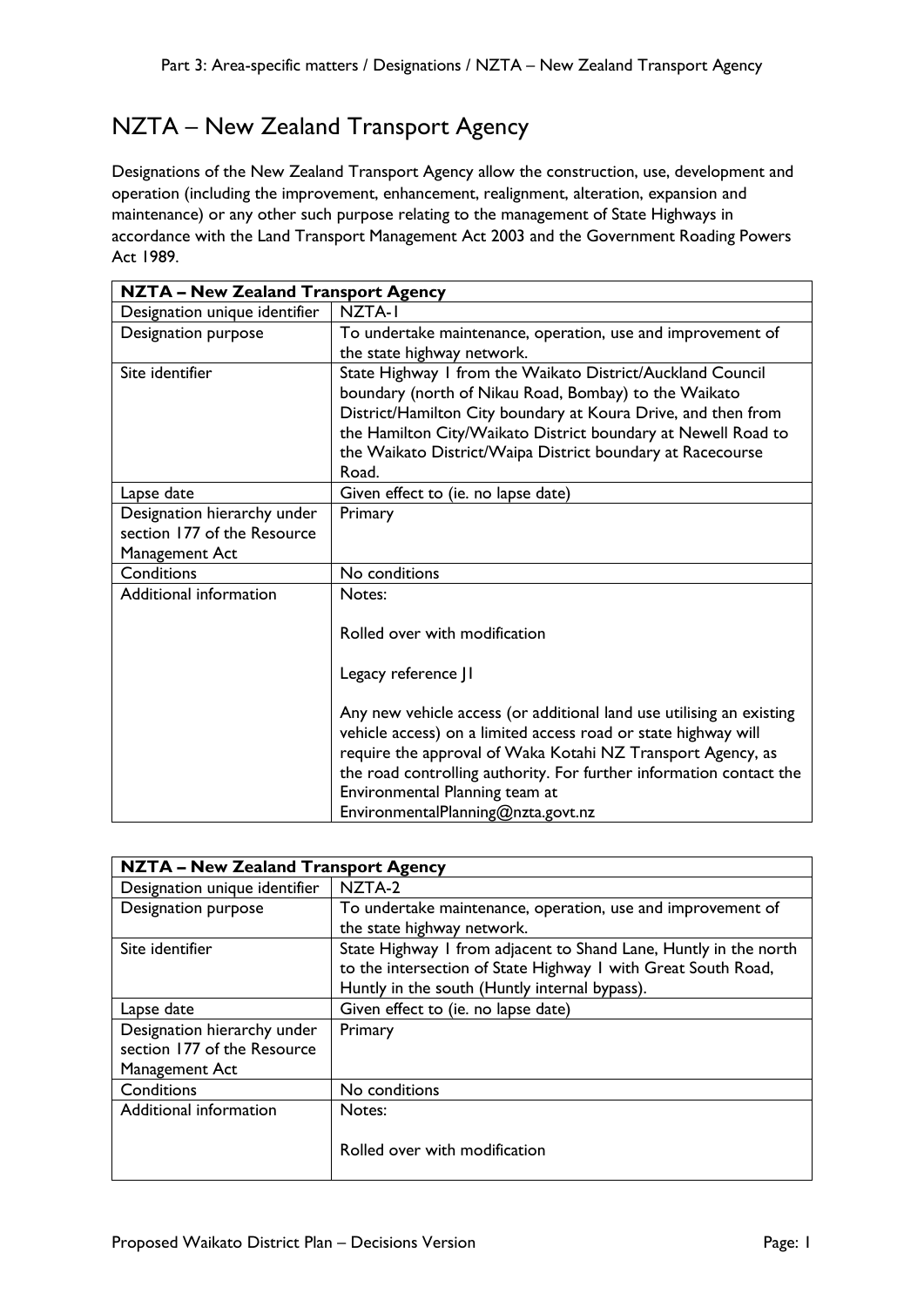| Legacy reference J14                                                                                                                                                                                                                                                                                                                                 |
|------------------------------------------------------------------------------------------------------------------------------------------------------------------------------------------------------------------------------------------------------------------------------------------------------------------------------------------------------|
| Any new vehicle access (or additional land use utilising an existing<br>vehicle access) on a limited access road or state highway will<br>require the approval of Waka Kotahi NZ Transport Agency, as<br>the road controlling authority. For further information contact the<br>Environmental Planning team at<br>EnvironmentalPlanning@nzta.govt.nz |

| <b>NZTA - New Zealand Transport Agency</b> |                                                                      |
|--------------------------------------------|----------------------------------------------------------------------|
| Designation unique identifier              | NZTA-3                                                               |
| Designation purpose                        | To undertake maintenance, operation, use and improvement of          |
|                                            | the state highway network.                                           |
| Site identifier                            | State Highway I, Waikato Expressway (Longswamp section)              |
|                                            | between Hampton Downs and Rangiriri.                                 |
| Lapse date                                 | Given effect to (ie. no lapse date)                                  |
| Designation hierarchy under                | Primary                                                              |
| section 177 of the Resource                |                                                                      |
| Management Act                             |                                                                      |
| Conditions                                 | Yes, refer to Council File No: DES 0002/16.                          |
| Additional information                     | Notes:                                                               |
|                                            |                                                                      |
|                                            | Rolled over with modification                                        |
|                                            |                                                                      |
|                                            | Legacy reference J21                                                 |
|                                            |                                                                      |
|                                            | Any new vehicle access (or additional land use utilising an existing |
|                                            | vehicle access) on a limited access road or state highway will       |
|                                            | require the approval of Waka Kotahi NZ Transport Agency, as          |
|                                            | the road controlling authority. For further information contact the  |
|                                            | Environmental Planning team at                                       |
|                                            | EnvironmentalPlanning@nzta.govt.nz                                   |

| <b>NZTA - New Zealand Transport Agency</b> |                                                                                                                                        |
|--------------------------------------------|----------------------------------------------------------------------------------------------------------------------------------------|
| Designation unique identifier              | NZTA-4                                                                                                                                 |
| Designation purpose                        | To undertake maintenance, operation, use and improvement of                                                                            |
|                                            | the state highway network.                                                                                                             |
| Site identifier                            | State Highway I, Waikato Expressway (Rangiriri section), north of                                                                      |
|                                            | Meremere to a mid-point between Ohinewai and Huntly.                                                                                   |
| Lapse date                                 | Given effect to (ie. no lapse date)                                                                                                    |
| Designation hierarchy under                | Primary                                                                                                                                |
| section 177 of the Resource                |                                                                                                                                        |
| Management Act                             |                                                                                                                                        |
| Conditions                                 | No conditions                                                                                                                          |
| Additional information                     | Notes:                                                                                                                                 |
|                                            |                                                                                                                                        |
|                                            | Rolled over with modification                                                                                                          |
|                                            |                                                                                                                                        |
|                                            | Legacy reference JII                                                                                                                   |
|                                            |                                                                                                                                        |
|                                            | Any new vehicle access (or additional land use utilising an existing<br>vehicle access) on a limited access road or state highway will |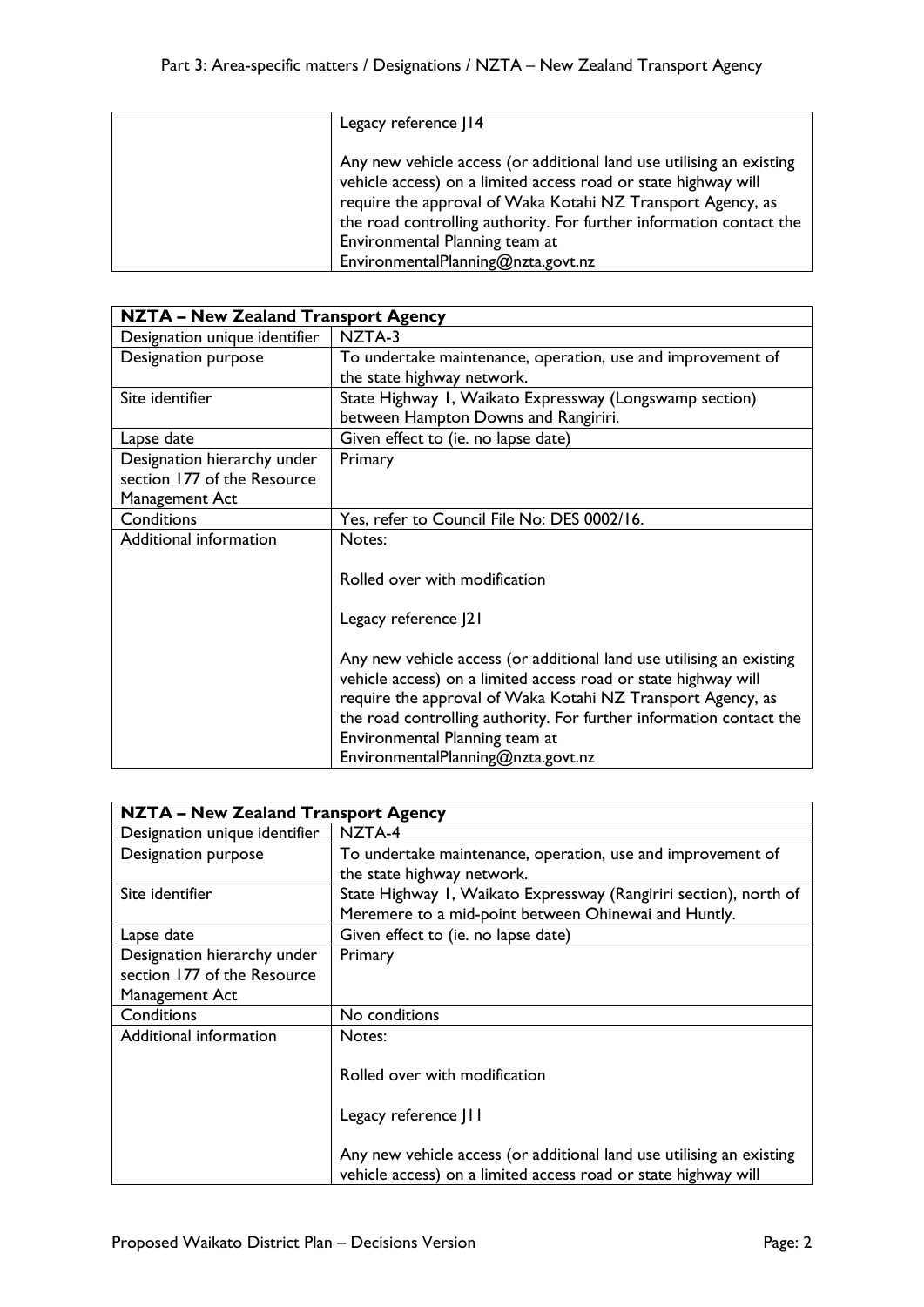| require the approval of Waka Kotahi NZ Transport Agency, as<br>the road controlling authority. For further information contact the |
|------------------------------------------------------------------------------------------------------------------------------------|
| Environmental Planning team at                                                                                                     |
| EnvironmentalPlanning@nzta.govt.nz                                                                                                 |

| <b>NZTA - New Zealand Transport Agency</b> |                                                                      |  |
|--------------------------------------------|----------------------------------------------------------------------|--|
| Designation unique identifier              | NZTA-5                                                               |  |
| Designation purpose                        | To undertake maintenance, operation, use and improvement of          |  |
|                                            | the state highway network.                                           |  |
| Site identifier                            | State Highway I, Waikato Expressway (Huntly section) from            |  |
|                                            | Ohinewai to Taupiri.                                                 |  |
| Lapse date                                 | Given effect to (ie. no lapse date)                                  |  |
| Designation hierarchy under                | Primary                                                              |  |
| section 177 of the Resource                |                                                                      |  |
| Management Act                             |                                                                      |  |
| Conditions                                 | Yes, refer to Council File                                           |  |
| Additional information                     | Notes:                                                               |  |
|                                            |                                                                      |  |
|                                            | Rolled over with modification                                        |  |
|                                            |                                                                      |  |
|                                            | Legacy reference J19                                                 |  |
|                                            |                                                                      |  |
|                                            | Any new vehicle access (or additional land use utilising an existing |  |
|                                            | vehicle access) on a limited access road or state highway will       |  |
|                                            | require the approval of Waka Kotahi NZ Transport Agency, as          |  |
|                                            | the road controlling authority. For further information contact the  |  |
|                                            | Environmental Planning team at                                       |  |
|                                            | EnvironmentalPlanning@nzta.govt.nz                                   |  |

| <b>NZTA - New Zealand Transport Agency</b> |                                                                                                                                                                                                       |  |
|--------------------------------------------|-------------------------------------------------------------------------------------------------------------------------------------------------------------------------------------------------------|--|
| Designation unique identifier              | NZTA-6 [PWDP Designation Number: [16]                                                                                                                                                                 |  |
| Designation purpose                        | To undertake maintenance, operation, use and improvement of                                                                                                                                           |  |
|                                            | the state highway network.                                                                                                                                                                            |  |
| Site identifier                            | State Highway I, Waikato Expressway (Ngāruawāhia section)                                                                                                                                             |  |
|                                            | from Taupiri to Horotiu.                                                                                                                                                                              |  |
| Lapse date                                 | Given effect to (ie. no lapse date)                                                                                                                                                                   |  |
| Designation hierarchy under                | Primary                                                                                                                                                                                               |  |
| section 177 of the Resource                |                                                                                                                                                                                                       |  |
| Management Act                             |                                                                                                                                                                                                       |  |
| Conditions                                 | No conditions                                                                                                                                                                                         |  |
| Additional information                     | Notes:                                                                                                                                                                                                |  |
|                                            |                                                                                                                                                                                                       |  |
|                                            | Rolled over with modification                                                                                                                                                                         |  |
|                                            | Legacy reference J16                                                                                                                                                                                  |  |
|                                            | Any new vehicle access (or additional land use utilising an existing<br>vehicle access) on a limited access road or state highway will<br>require the approval of Waka Kotahi NZ Transport Agency, as |  |
|                                            | the road controlling authority. For further information contact the                                                                                                                                   |  |
|                                            | Environmental Planning team at                                                                                                                                                                        |  |
|                                            | EnvironmentalPlanning@nzta.govt.nz                                                                                                                                                                    |  |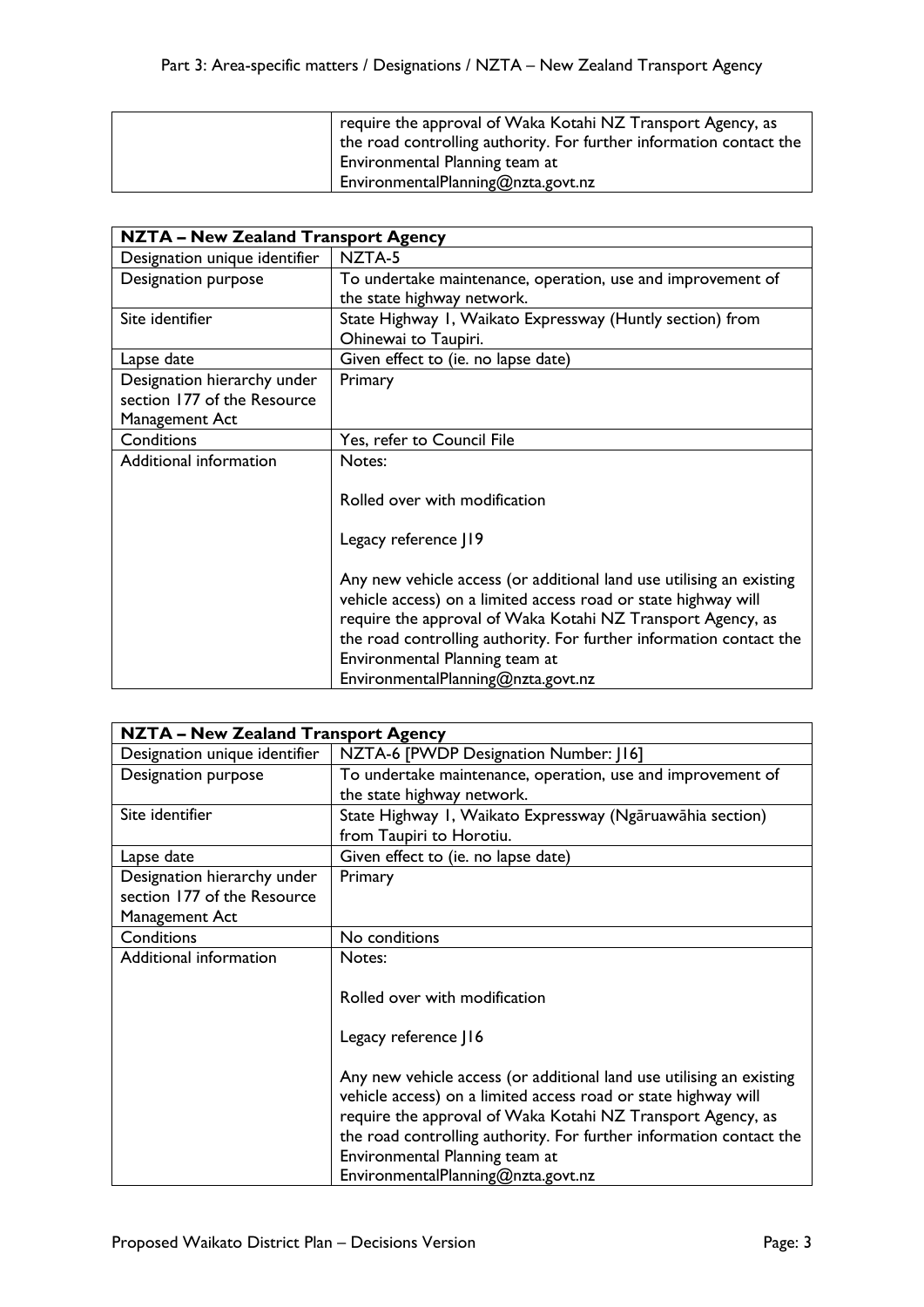|                               | <b>NZTA - New Zealand Transport Agency</b>                           |  |
|-------------------------------|----------------------------------------------------------------------|--|
| Designation unique identifier | NZTA-7                                                               |  |
| Designation purpose           | To undertake maintenance, operation, use and improvement of          |  |
|                               | the state highway network.                                           |  |
| Site identifier               | State Highway 1, Waikato Expressway (Te Rapa section) from           |  |
|                               | Hutchinson Road, Horotiu to Koura Drive, Hamilton and includes       |  |
|                               | State Highway interchange with Hutchinson Road roundabout.           |  |
| Lapse date                    | Given effect to (ie. no lapse date)                                  |  |
| Designation hierarchy under   | Primary                                                              |  |
| section 177 of the Resource   |                                                                      |  |
| Management Act                |                                                                      |  |
| Conditions                    | No conditions                                                        |  |
| Additional information        | Notes:                                                               |  |
|                               | Rolled over with modification                                        |  |
|                               |                                                                      |  |
|                               | Legacy reference J20                                                 |  |
|                               |                                                                      |  |
|                               | Any new vehicle access (or additional land use utilising an existing |  |
|                               | vehicle access) on a limited access road or state highway will       |  |
|                               | require the approval of Waka Kotahi NZ Transport Agency, as          |  |
|                               | the road controlling authority. For further information contact the  |  |
|                               | Environmental Planning team at                                       |  |
|                               | EnvironmentalPlanning@nzta.govt.nz                                   |  |

| <b>NZTA - New Zealand Transport Agency</b> |                                                                      |
|--------------------------------------------|----------------------------------------------------------------------|
| Designation unique identifier              | NZTA-8                                                               |
| Designation purpose                        | To undertake maintenance, operation, use and improvement of          |
|                                            | the state highway network.                                           |
| Site identifier                            | State Highway I, Waikato Expressway (Hamilton section), from         |
|                                            | Lake Road, Horsham Downs to Bollard Road, Tamahere.                  |
| Lapse date                                 | Given effect to (ie. no lapse date)                                  |
| Designation hierarchy under                | Primary                                                              |
| section 177 of the Resource                |                                                                      |
| Management Act                             |                                                                      |
| Conditions                                 | Yes, refer to Council File                                           |
| Additional information                     | Notes:                                                               |
|                                            |                                                                      |
|                                            | Rolled over with modification                                        |
|                                            |                                                                      |
|                                            | Legacy reference J17                                                 |
|                                            |                                                                      |
|                                            | Any new vehicle access (or additional land use utilising an existing |
|                                            | vehicle access) on a limited access road or state highway will       |
|                                            | require the approval of Waka Kotahi NZ Transport Agency, as          |
|                                            | the road controlling authority. For further information contact the  |
|                                            | Environmental Planning team at                                       |
|                                            | EnvironmentalPlanning@nzta.govt.nz                                   |

## **NZTA – New Zealand Transport Agency**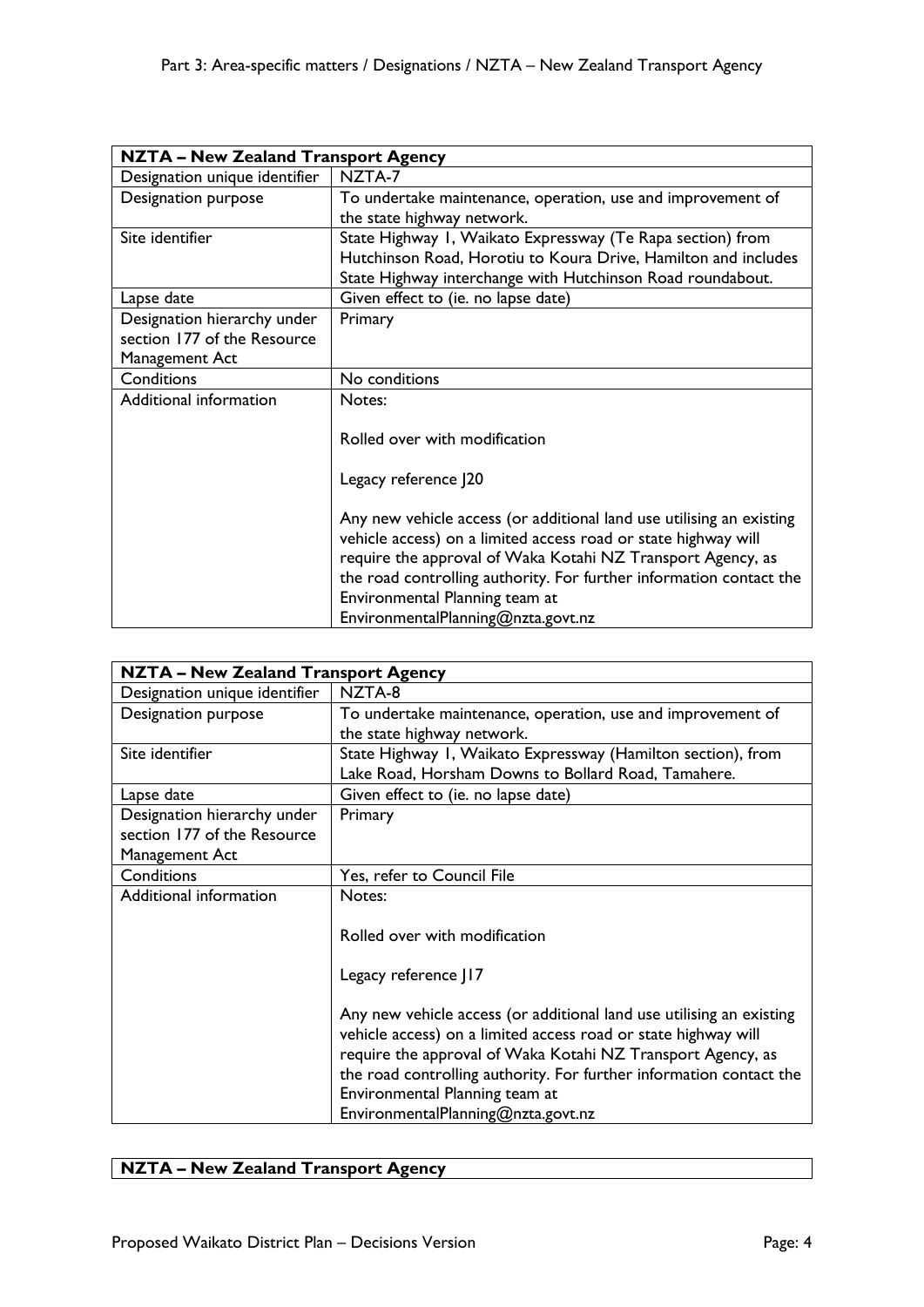| Designation unique identifier | NZTA-9                                                               |
|-------------------------------|----------------------------------------------------------------------|
| Designation purpose           | To undertake maintenance, operation, use and improvement of          |
|                               | the state highway network.                                           |
| Site identifier               | State Highway I, Waikato Expressway (Tamahere Interchange)           |
|                               | between Bollard Road and Pickering Road.                             |
| Lapse date                    | Given effect to (ie. no lapse date)                                  |
| Designation hierarchy under   | Primary                                                              |
| section 177 of the Resource   |                                                                      |
| Management Act                |                                                                      |
| Conditions                    | Yes - Refer to Council File                                          |
| Additional information        | Notes:                                                               |
|                               |                                                                      |
|                               | Rolled over with modification                                        |
|                               |                                                                      |
|                               | Legacy reference J9                                                  |
|                               |                                                                      |
|                               | Any new vehicle access (or additional land use utilising an existing |
|                               | vehicle access) on a limited access road or state highway will       |
|                               | require the approval of Waka Kotahi NZ Transport Agency, as          |
|                               | the road controlling authority. For further information contact the  |
|                               | Environmental Planning team at                                       |
|                               | EnvironmentalPlanning@nzta.govt.nz                                   |

| <b>NZTA - New Zealand Transport Agency</b> |                                                                      |  |
|--------------------------------------------|----------------------------------------------------------------------|--|
| Designation unique identifier              | NZTA-10                                                              |  |
| Designation purpose                        | To undertake maintenance, operation, use and improvement of          |  |
|                                            | the state highway network.                                           |  |
| Site identifier                            | State Highway I, Waikato Expressway (Cambridge section) from         |  |
|                                            | the Hamilton City/Waikato District boundary to the Waikato           |  |
|                                            | District/Waipa District boundary.                                    |  |
| Lapse date                                 | Given effect to (ie. no lapse date)                                  |  |
| Designation hierarchy under                | Primary                                                              |  |
| section 177 of the Resource                |                                                                      |  |
| Management Act                             |                                                                      |  |
| Conditions                                 | No conditions                                                        |  |
| Additional information                     | Notes:                                                               |  |
|                                            |                                                                      |  |
|                                            | Rolled over with modification                                        |  |
|                                            |                                                                      |  |
|                                            | Legacy reference J7                                                  |  |
|                                            |                                                                      |  |
|                                            | Any new vehicle access (or additional land use utilising an existing |  |
|                                            | vehicle access) on a limited access road or state highway will       |  |
|                                            | require the approval of Waka Kotahi NZ Transport Agency, as          |  |
|                                            | the road controlling authority. For further information contact the  |  |
|                                            | Environmental Planning team at                                       |  |
|                                            | EnvironmentalPlanning@nzta.govt.nz                                   |  |
|                                            |                                                                      |  |

| NZTA - New Zealand Transport Agency |                                                                                           |
|-------------------------------------|-------------------------------------------------------------------------------------------|
| Designation unique identifier       | I NZTA-II                                                                                 |
| Designation purpose                 | To undertake maintenance, operation, use and improvement of<br>the state highway network. |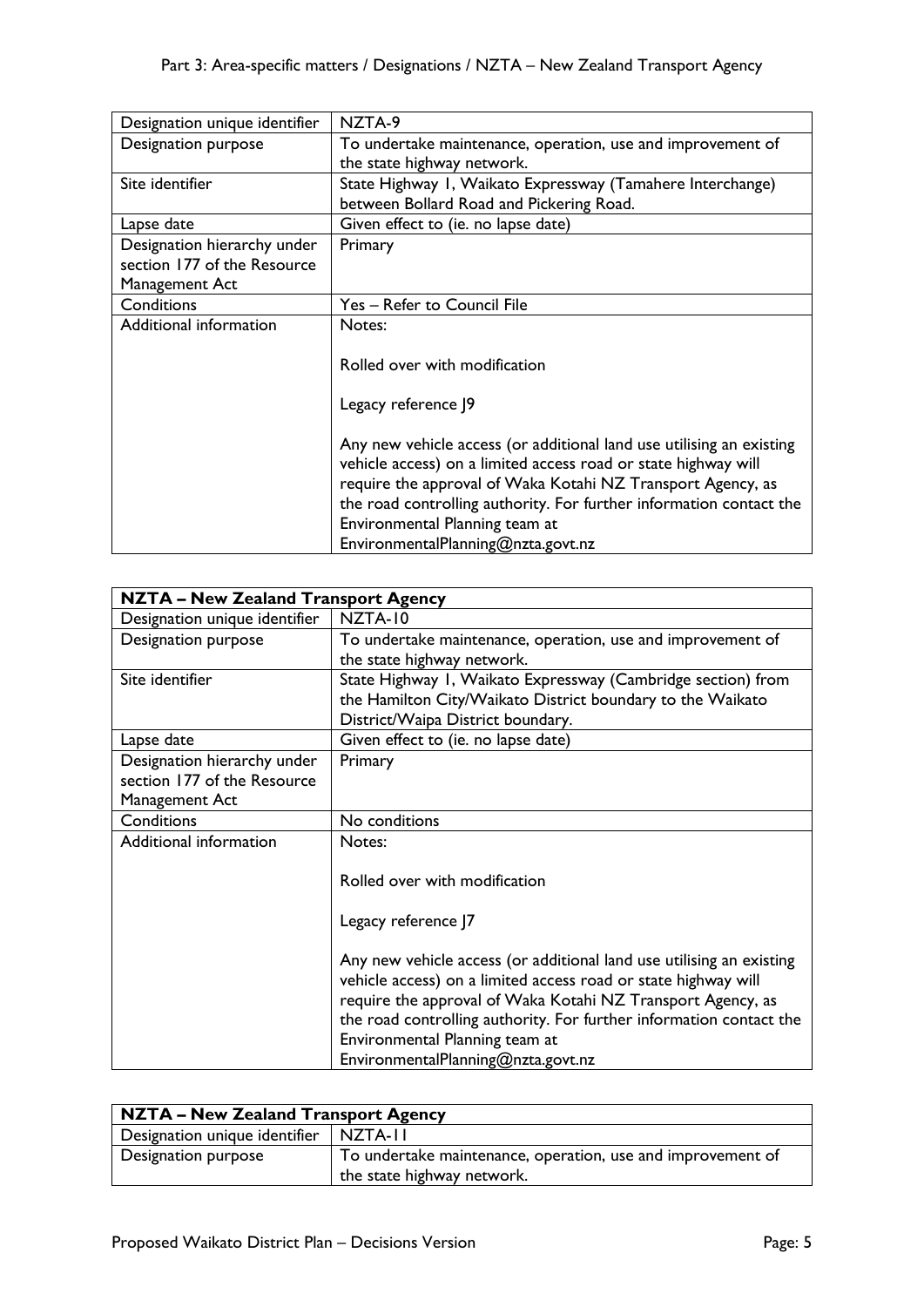| Site identifier                                                              | Southern Links (Eastern section) from Waikato River to the<br>Waikato Expressway Eastern Interchange.                                                                                                                                                                                                                                                |
|------------------------------------------------------------------------------|------------------------------------------------------------------------------------------------------------------------------------------------------------------------------------------------------------------------------------------------------------------------------------------------------------------------------------------------------|
| Lapse date                                                                   | Lapses 18 August 2036                                                                                                                                                                                                                                                                                                                                |
| Designation hierarchy under<br>section 177 of the Resource<br>Management Act | Primary                                                                                                                                                                                                                                                                                                                                              |
| Conditions                                                                   | Yes - Refer to Council File No: DES0018/13                                                                                                                                                                                                                                                                                                           |
| Additional information                                                       | Notes:<br>Rolled over with modification<br>Legacy reference J22                                                                                                                                                                                                                                                                                      |
|                                                                              | Any new vehicle access (or additional land use utilising an existing<br>vehicle access) on a limited access road or state highway will<br>require the approval of Waka Kotahi NZ Transport Agency, as<br>the road controlling authority. For further information contact the<br>Environmental Planning team at<br>EnvironmentalPlanning@nzta.govt.nz |

| <b>NZTA - New Zealand Transport Agency</b>                                   |                                                                                                                                                                                                                                                                                                                                                      |
|------------------------------------------------------------------------------|------------------------------------------------------------------------------------------------------------------------------------------------------------------------------------------------------------------------------------------------------------------------------------------------------------------------------------------------------|
| Designation unique identifier                                                | NZTA-12                                                                                                                                                                                                                                                                                                                                              |
| Designation purpose                                                          | To undertake maintenance, operation, use and improvement of<br>the state highway network.                                                                                                                                                                                                                                                            |
| Site identifier                                                              | State Highway 2 from the intersection with State Highway 1 to the<br>Waikato District/Hauraki District boundary.                                                                                                                                                                                                                                     |
| Lapse date                                                                   | Given effect to (ie. no lapse date)                                                                                                                                                                                                                                                                                                                  |
| Designation hierarchy under<br>section 177 of the Resource<br>Management Act | Primary                                                                                                                                                                                                                                                                                                                                              |
| Conditions                                                                   | No conditions                                                                                                                                                                                                                                                                                                                                        |
| Additional information                                                       | Notes:<br>Rolled over with modification<br>Legacy reference J2<br>State Highway 2 is a Limited Access Road (along its full length), as<br>declared under Section 88 of the Government Roading Powers<br>Act 1989.                                                                                                                                    |
|                                                                              | Any new vehicle access (or additional land use utilising an existing<br>vehicle access) on a limited access road or state highway will<br>require the approval of Waka Kotahi NZ Transport Agency, as<br>the road controlling authority. For further information contact the<br>Environmental Planning team at<br>EnvironmentalPlanning@nzta.govt.nz |

| NZTA - New Zealand Transport Agency |                                                                                           |
|-------------------------------------|-------------------------------------------------------------------------------------------|
| Designation unique identifier       | NZTA-13                                                                                   |
| Designation purpose                 | To undertake maintenance, operation, use and improvement of<br>the state highway network. |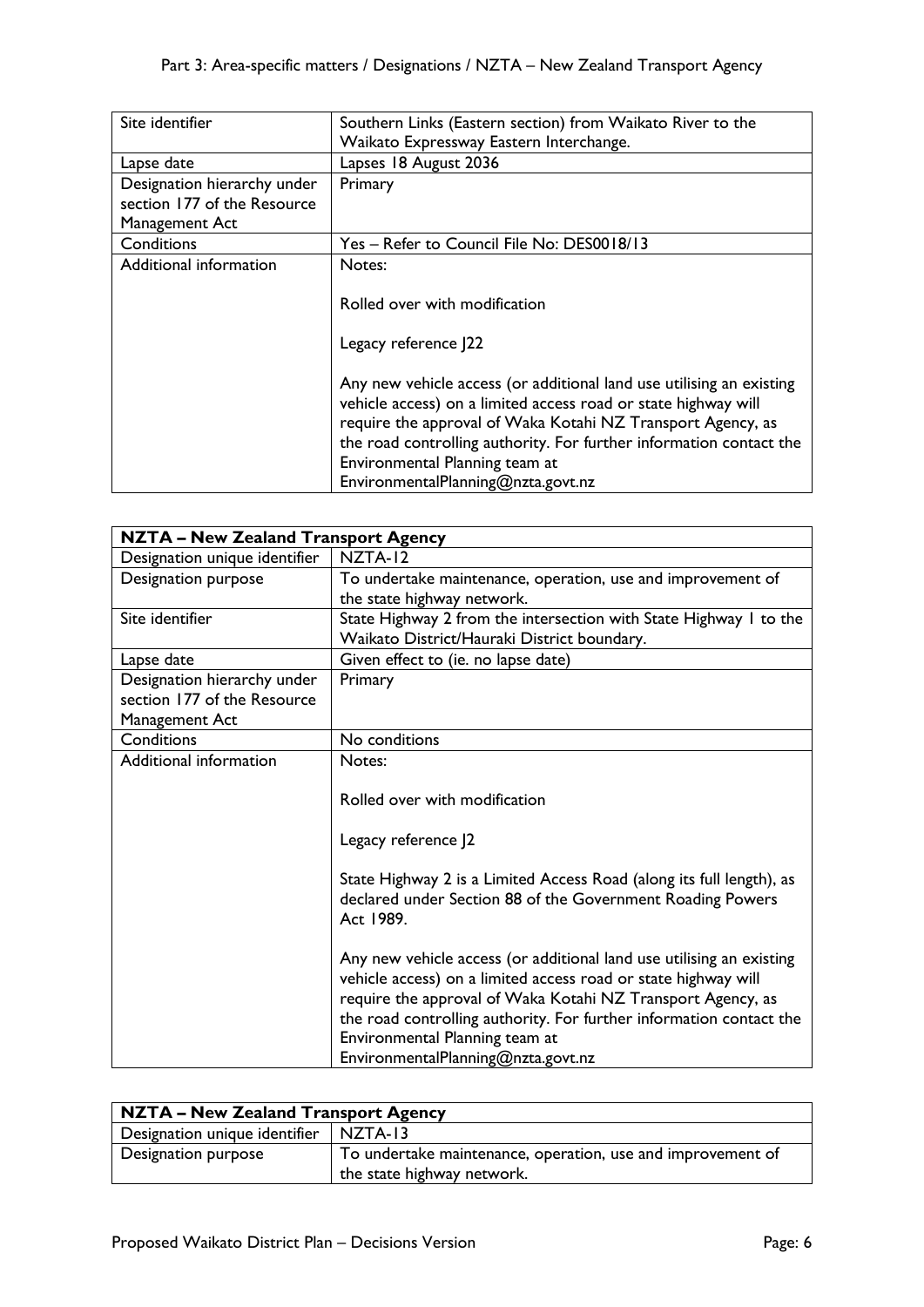| Site identifier             | State Highway 2 (Maramarua Deviation) from 500m to the east of       |
|-----------------------------|----------------------------------------------------------------------|
|                             | Kopuku Road to approximately 1.2 km east of Monument Road,           |
|                             | Maramarua.                                                           |
| Lapse date                  | Lapses 6 October 2027                                                |
| Designation hierarchy under | Primary                                                              |
| section 177 of the Resource |                                                                      |
| Management Act              |                                                                      |
| Conditions                  | Yes - Refer to Council File                                          |
| Additional information      | Notes:                                                               |
|                             |                                                                      |
|                             | Rolled over with modification                                        |
|                             |                                                                      |
|                             | Legacy reference   18                                                |
|                             |                                                                      |
|                             | Any new vehicle access (or additional land use utilising an existing |
|                             | vehicle access) on a limited access road or state highway will       |
|                             | require the approval of Waka Kotahi NZ Transport Agency, as          |
|                             | the road controlling authority. For further information contact the  |
|                             | Environmental Planning team at                                       |
|                             | EnvironmentalPlanning@nzta.govt.nz                                   |

| <b>NZTA - New Zealand Transport Agency</b> |                                                                      |
|--------------------------------------------|----------------------------------------------------------------------|
| Designation unique identifier              | NZTA-14                                                              |
| Designation purpose                        | To undertake maintenance, operation, use and improvement of          |
|                                            | the state highway network.                                           |
| Site identifier                            | State Highway 21 from the junction with State Highway 1 at           |
|                                            | Tamahere to the Waikato District/Waipa District boundary at the      |
|                                            | Narrows Bridge.                                                      |
| Lapse date                                 | Given effect to (ie. no lapse date)                                  |
| Designation hierarchy under                | Primary                                                              |
| section 177 of the Resource                |                                                                      |
| Management Act                             |                                                                      |
| Conditions                                 | No conditions                                                        |
| Additional information                     | Notes:                                                               |
|                                            |                                                                      |
|                                            | Rolled over with modification                                        |
|                                            |                                                                      |
|                                            | Legacy reference J5                                                  |
|                                            |                                                                      |
|                                            | State Highway 21 is a Limited Access Road (along its full length),   |
|                                            | as declared under Section 88 of the Government Roading Powers        |
|                                            | Act 1989.                                                            |
|                                            |                                                                      |
|                                            | Any new vehicle access (or additional land use utilising an existing |
|                                            | vehicle access) on a limited access road or state highway will       |
|                                            | require the approval of Waka Kotahi NZ Transport Agency, as          |
|                                            | the road controlling authority. For further information contact the  |
|                                            | Environmental Planning team at                                       |
|                                            | EnvironmentalPlanning@nzta.govt.nz                                   |

| NZTA – New Zealand Transport Agency     |  |
|-----------------------------------------|--|
| Designation unique identifier   NZTA-15 |  |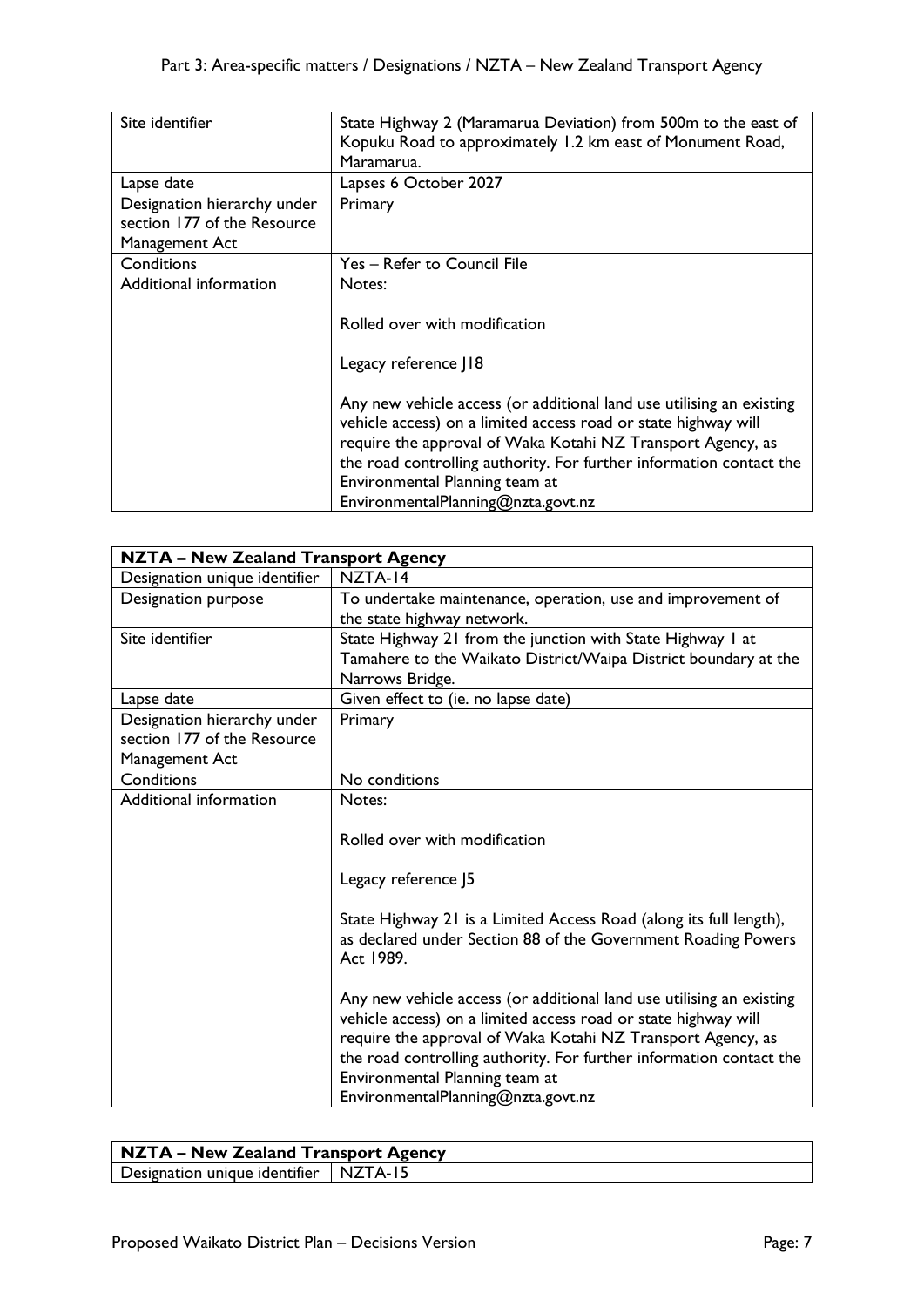| Designation purpose         | To undertake maintenance, operation, use and improvement of<br>the state highway network. |
|-----------------------------|-------------------------------------------------------------------------------------------|
| Site identifier             | State Highway 23 from the Hamilton City/Waikato District                                  |
|                             | boundary (west of Wallace Road) to Raglan.                                                |
| Lapse date                  | Given effect to (ie. no lapse date)                                                       |
| Designation hierarchy under | Primary                                                                                   |
| section 177 of the Resource |                                                                                           |
| Management Act              |                                                                                           |
| Conditions                  | No conditions                                                                             |
| Additional information      | Notes:                                                                                    |
|                             |                                                                                           |
|                             | Rolled over with modification                                                             |
|                             |                                                                                           |
|                             | Legacy reference J4                                                                       |
|                             |                                                                                           |
|                             | Any new vehicle access (or additional land use utilising an existing                      |
|                             | vehicle access) on a limited access road or state highway will                            |
|                             | require the approval of Waka Kotahi NZ Transport Agency, as                               |
|                             | the road controlling authority. For further information contact the                       |
|                             | Environmental Planning team at                                                            |
|                             | EnvironmentalPlanning@nzta.govt.nz                                                        |

| <b>NZTA - New Zealand Transport Agency</b>                                   |                                                                                                                                                                                                                                                                                                                                                      |
|------------------------------------------------------------------------------|------------------------------------------------------------------------------------------------------------------------------------------------------------------------------------------------------------------------------------------------------------------------------------------------------------------------------------------------------|
| Designation unique identifier                                                | NZTA-16                                                                                                                                                                                                                                                                                                                                              |
| Designation purpose                                                          | To undertake maintenance, operation, use and improvement of<br>the state highway network.                                                                                                                                                                                                                                                            |
| Site identifier                                                              | State Highway 26 from the Hamilton City/Waikato District<br>boundary (approximately Ikm north-east of Silverdale Road) to<br>the Matamata Piako District/Waikato District boundary.                                                                                                                                                                  |
| Lapse date                                                                   | Given effect to (ie. no lapse date)                                                                                                                                                                                                                                                                                                                  |
| Designation hierarchy under<br>section 177 of the Resource<br>Management Act | Primary                                                                                                                                                                                                                                                                                                                                              |
| Conditions                                                                   | No conditions                                                                                                                                                                                                                                                                                                                                        |
| Additional information                                                       | Notes:<br>Rolled over with modification<br>Legacy reference J3<br>State Highway 26 is a Limited Access Road (along its full length<br>within Waikato district), as declared under Section 88 of the<br>Government Roading Powers Act 1989.                                                                                                           |
|                                                                              | Any new vehicle access (or additional land use utilising an existing<br>vehicle access) on a limited access road or state highway will<br>require the approval of Waka Kotahi NZ Transport Agency, as<br>the road controlling authority. For further information contact the<br>Environmental Planning team at<br>EnvironmentalPlanning@nzta.govt.nz |

## **NZTA – New Zealand Transport Agency**